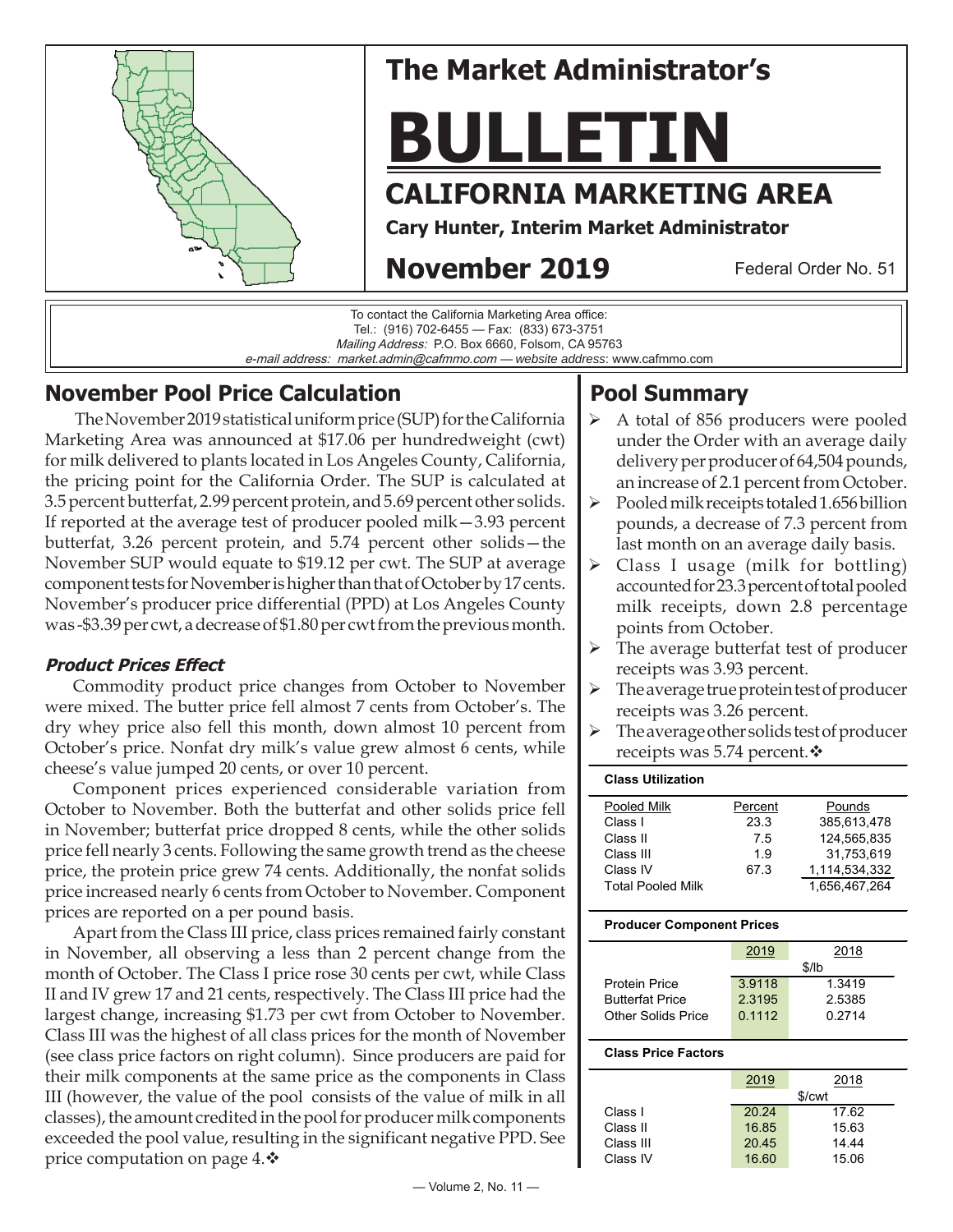### **Cheese Prices Continue to Drive Class III Milk Value**

November's Class III milk price is at its highest since 2014, a record high year for milk prices in all Federal Orders. At \$20.45 per hundredweight, this month marks the first time in the California Federal Milk Marketing Order (CFMO) that the Class III milk price has surpassed the price of milk in all other classes. The main determinant of value in Class III milk, the protein price, has increased 228 percent since the beginning of the year, moving the Class III price along with it. The increase in the protein price can be explained by the increase in both block and barrel cheese prices, as the average of the two are used in the calculation of the protein price. Prices have risen considerably in

2019: the block price increased 48.6 percent, the barrel price grew 68.5 percent, and the Class III price increased 46.5 percent. This relationship between the increasing Class III milk price and block and barrel cheese prices is illustrated in Chart 1.

#### **Class III Milk Hits Record-Low Utilization**

Because November's Class III price was the highest of all the classes, the economic incentive for handlers with Class III utilization was to de-pool this milk, thereby avoiding a pool payment obligation. By opting not to pool Class III milk, handlers avoided paying the difference between the Statistical Uniform Price (SUP) and the class





price, or \$3.39 per hundredweight, into the Federal Order pool. As a result, November's Class III volume was the lowest monthly volume to date at 32 million pounds, down considerably from the 1.4 billion pounds of Class III milk pooled in January.

#### **Cheese Futures Declining**

Looking ahead, it is unlikely that Class III will remain the highest-priced class. The weekly block and barrel prices released by the Agricultural Marketing Service (AMS) for the first two weeks in December declined from November's high prices, suggesting a potential decrease in the Class III milk price to come.

The Chicago Mercantile Exchange (CME) operates a global markets platform where milk futures are bought, sold, and traded. The CME Group, independent of any Federal Order pricing, publishes futures prices for Class III and IV milk along with cheese prices that provide a window into possible future prices. As of December 18, 2019, CME futures markets suggest that given current price levels, the Class III price may fall below the Class IV price in the first quarter of 2020 (see Chart 2). Assuming these price relationships hold, incentives for handlers to pool or not pool milk along with pool volumes and utilizations will continue to vary in the new year.  $\mathbf{\hat{*}}$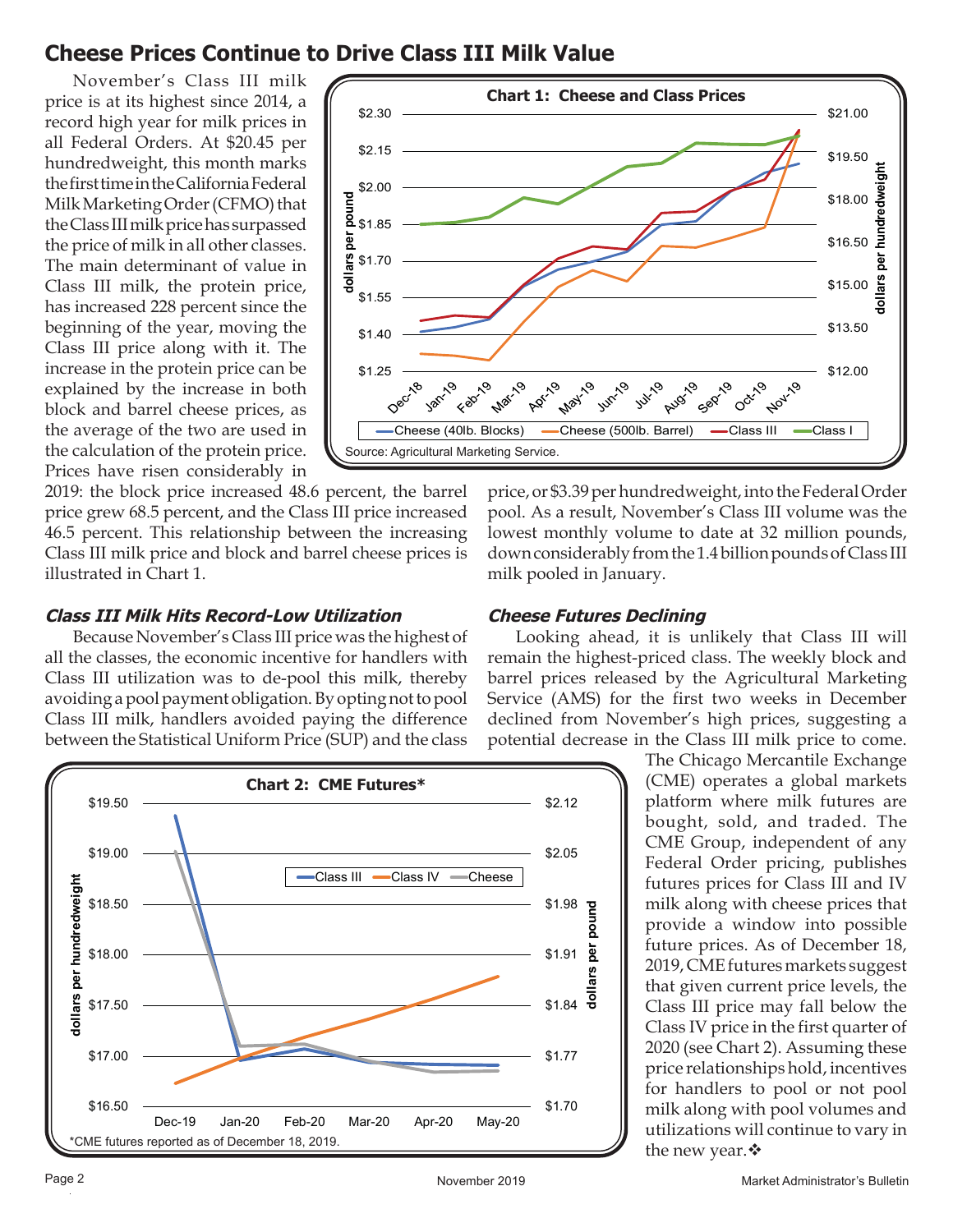## **Composition of Gross Payment**

Under the California Federal Marketing Order (CFMO), producers receive a gross payment equal to the value of components in their milk—butterfat, protein, and other solids as determined by the Class III component valuation—added to the Producer Price Differential (PPD). It is significant that this component value depends on both the component prices and the tests of those components in their milk. The accompanying figure show the composition of the gross payment, excluding any other price adjustments for items such as promotion, to a hypothetical dairy farmer producing two million pounds of milk in November 2018 and November 2019 with component tests at the pool average. Notably, protein value as a percentage of total gross payment more than doubled, from 26 percent in November 2018 to 66.7 percent in November 2019, while butterfat's percentage of total gross payment decreased more than 11 percentage points, from 59 percent to 47.7 percent. The value of other solids as a percentage of total gross payment fell almost 6 percentage points, from 9.1 percent to 3.3 percent. These changes in payment composition can be attributed to a dramatic year-over-year change in component pricing the protein price nearly tripled from \$1.3419 to \$3.9118

per pound. The respective pie charts illustrate the shift in the main contributor to producer payment: from butterfat in November 2018 to protein in November 2019. The Federal Orders report component prices monthly using product-price formulas.

The Statistical Uniform Price (SUP), or blend price, at pool average tests also experienced a strong increase from November 2018 to November 2019, rising nearly two dollars, from \$17.17 per hundredweight to \$19.12 per hundredweight, a year-over-year growth exceeding 11 percent. It is important to note that this increase in blend price occurred despite a \$4.39 decrease in the PPD. In November 2019, the component valuation of all pooled milk, partly driven by a strong protein price, exceeds the classified value (determined by class prices) of pooled milk; therefore, a negative PPD must be applied to balance the component value in producer milk with the classified value. In contrast, in November 2018, the value of components in producer milk was less than the classified value of the pool, so a positive PPD was applied to balance the values. The respective pie charts illustrate the positive PPD in November 2018 and the negative PPD in November 2019 as percentages of gross payment.